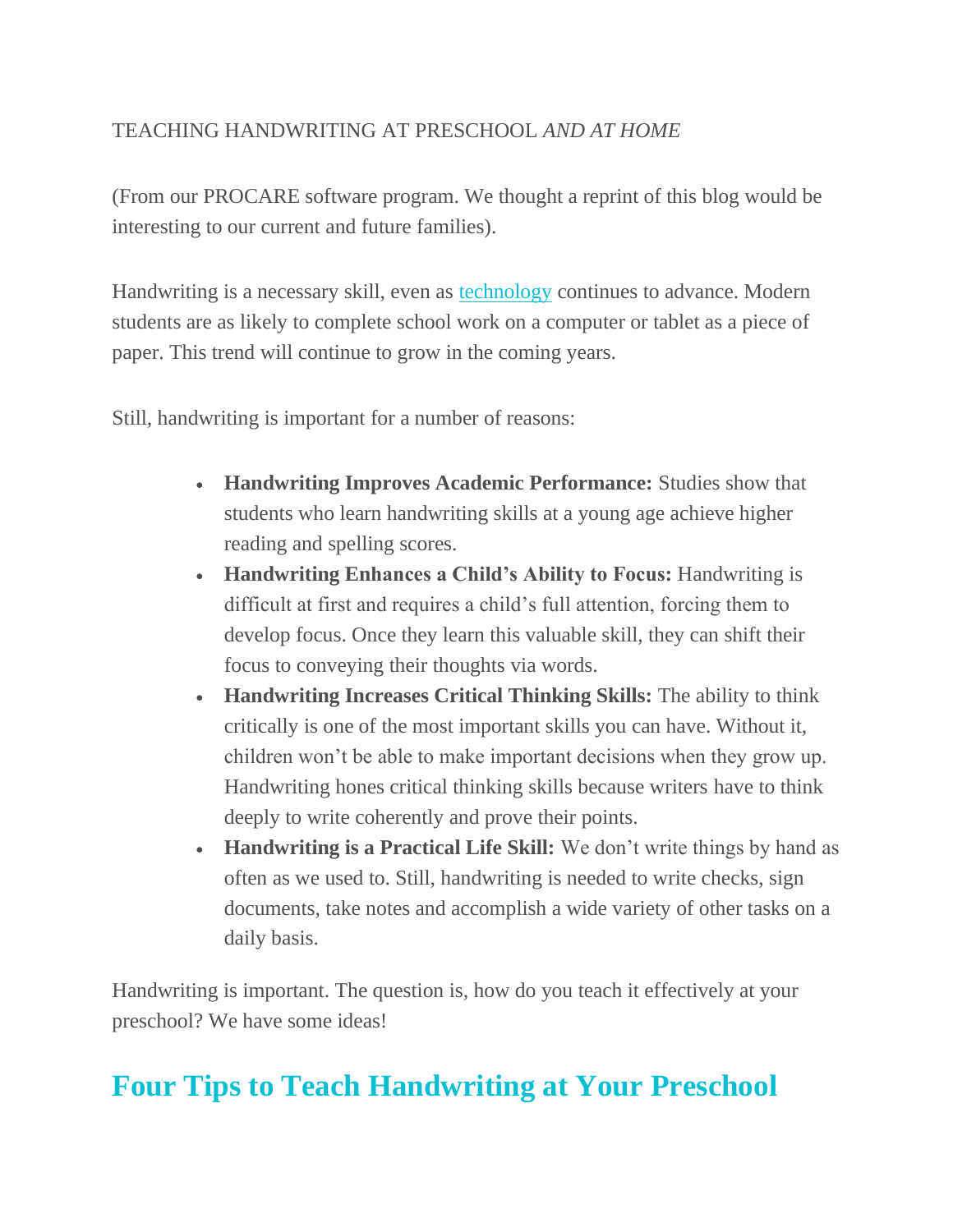You know you can't just give your preschool students a pencil and a piece of paper and tell them to go for it. educate them so that they learn proper handwriting.

# **1. Help Kids Strengthen Their Fine Motor Skills**

Fine motor skills are activities in which you use the small muscles in your hands and wrists to make precise movements. They're different from gross motor skills like running and jumping, according to WebMD.

Activities you need fine motor skills to complete include tying one's shoelaces, buttoning and unbuttoning one's clothes, dialing a phone number, plugging a cord into a wall socket, putting keys into locks and turning door knobs.

Fine motor skills are also required when learning to write. Without well-developed hand muscles, children won't be able to grip their pencils and maneuver them to create letters.

With that in mind, here are a few ways you can help kids strengthen their fine motor skills:

- **Play With Play-Doh:** The act of squeezing, stretching, pinching and sculpting Play-Doh will help your kids develop the muscles in their hands.
- **Paint Pictures:** Finger painting is a [fun activity](https://www.procaresoftware.com/resources/how-to-make-your-child-care-center-fun/) that gives kids the chance to get creative and develop manual dexterity. Painting with a brush will teach kids to control a tool, much like they'll have to do when they write with a pencil.
- **Take Kids to the Garden:** Gardening requires both fine and gross motor skills. Activities such as digging with small trowels and planting seeds help develop the former, while also giving kids the opportunity to experience nature.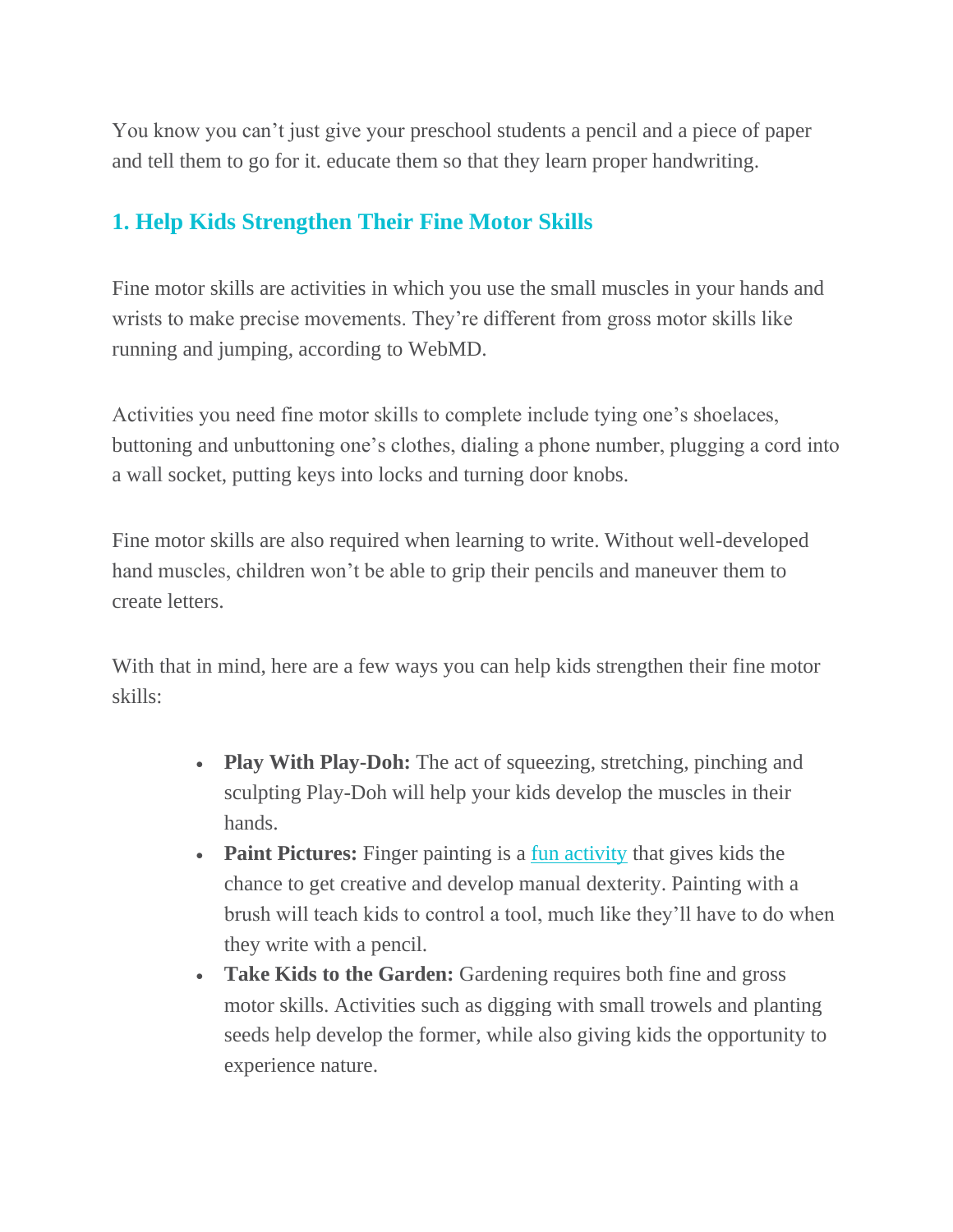# **2. Understand Handwriting Development**

Handwriting is a skill that's developed over time. As such, it's important to understand the various stages of handwriting so that you can help your kids through them.



### **Stage 1: Pre-Literacy**

The first stage is known as the "preliterate" stage and usually happens before a child turns 2 years old. This is when children first start scribbling, typically with crayons, on blank pieces of paper and cardboard.. At this stage, simply make writing materials available and encourage young children to write and/scribble as often as possible.

### **Stage 2: Emergence**

The second stage is known as the "emergent" stage and usually happens between the ages of 2 and 4. This is when toddlers begin writing random letters on pieces of paper. They might not understand what the letters mean, but they know that each letter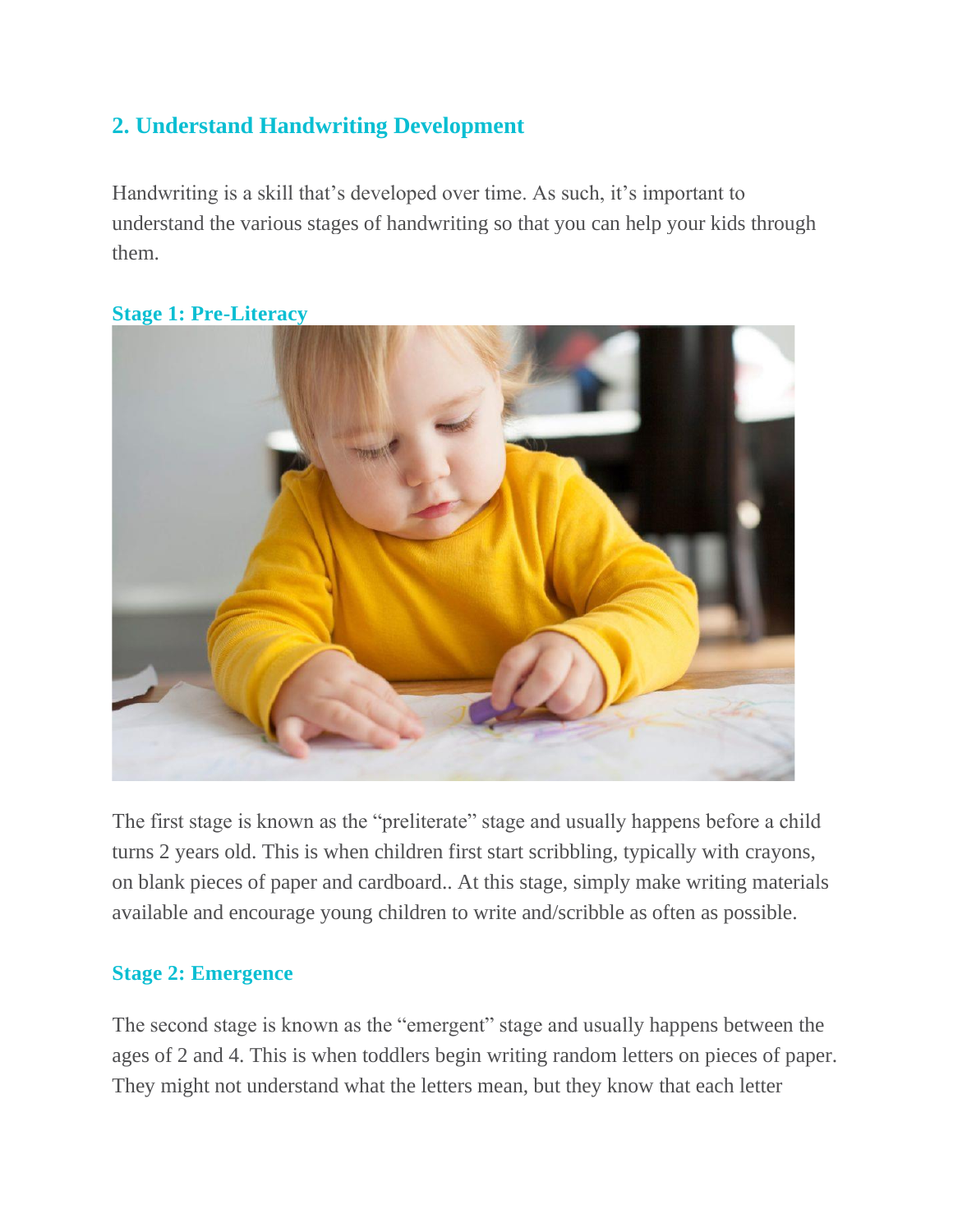means something. At this stage, teach toddlers how to write basic words to show them that letters have meaning. We also suggest [reading out loud](https://www.procaresoftware.com/resources/nine-ways-to-promote-literacy-at-your-child-care-center/) to your toddlers on a regular basis.

#### **Stage 3: Transitioning**

The third stage is known as the "transitional" stage and usually happens between the ages of 4 and 7. This is when kids begin to understand that every word is made up of sounds, and each letter represents a specific sound or two. As such, they'll start trying to match the sounds they hear to the letters they know. At this stage, encourage your kids to write as often as possible — even if their spelling is hard to decipher. This is normal.

#### **Stage 4: Fluency**

The fourth stage is known as the "fluent" stage and usually happens when a child turns 5 or 6. This is when kids start to understand proper spelling and begin memorizing how certain words are spelled. Encourage your kids to write frequently at this stage.

## **3. Teach the Four Elements of Good Handwriting**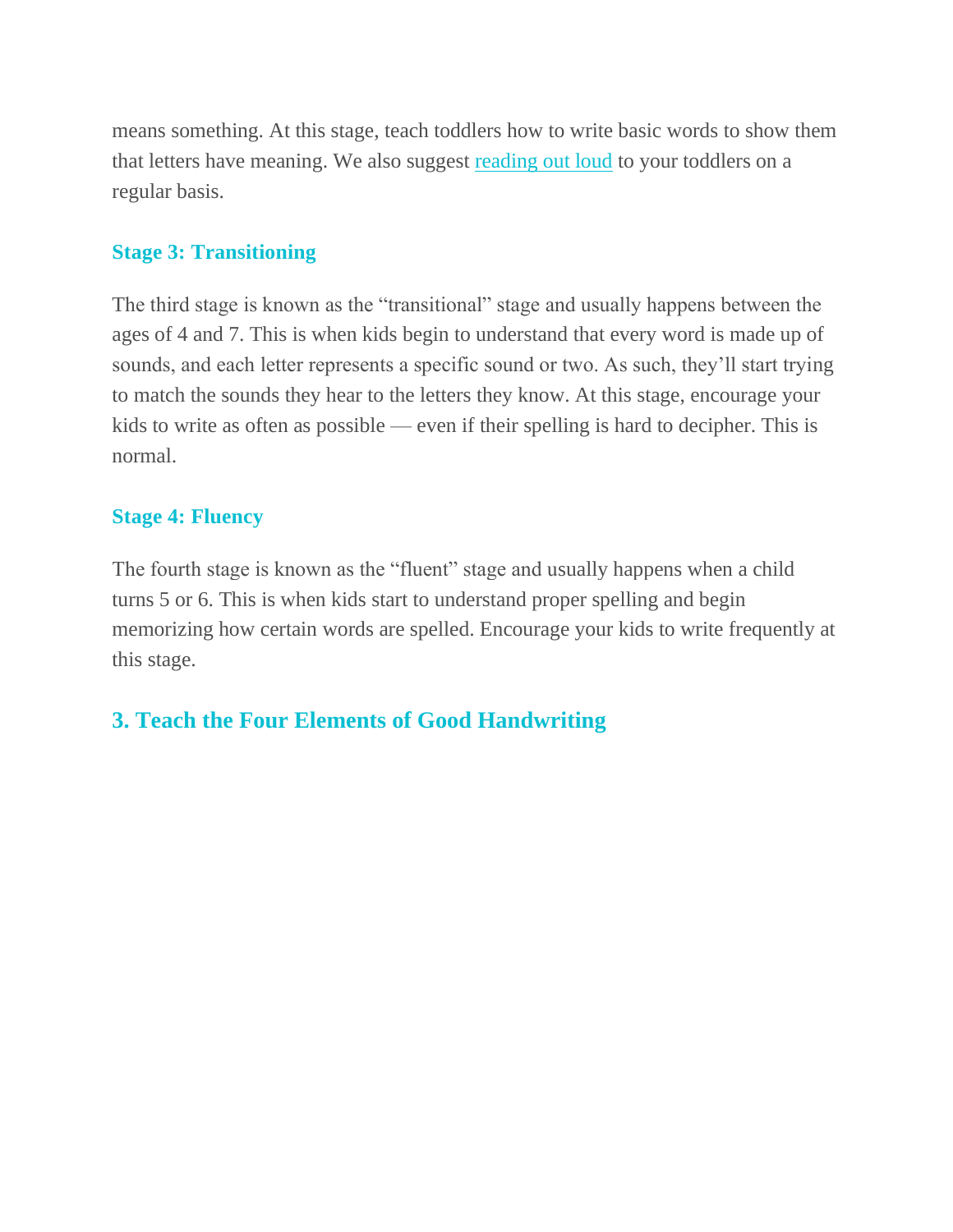

Our next tip is to educate the kids in your preschool about the four elements of good handwriting: pencil grasp, formation, legibility and pacing. Let's take a closer look at each:

### **Pencil Grasp**

Pencil grasp refers to the way a child holds his or her pencil.

Teach kids to use their index fingers and thumbs to hold their pencils against their middle fingers, as this has been proven to be the most effective pencil grasp technique.

If any of your kids have difficulty grasping their pencils in this way, consider giving them a pencil grip. This tool will help them grip their pencils in the manner outlined above, improving comfort and preventing hand fatigue while writing.

### **Formation**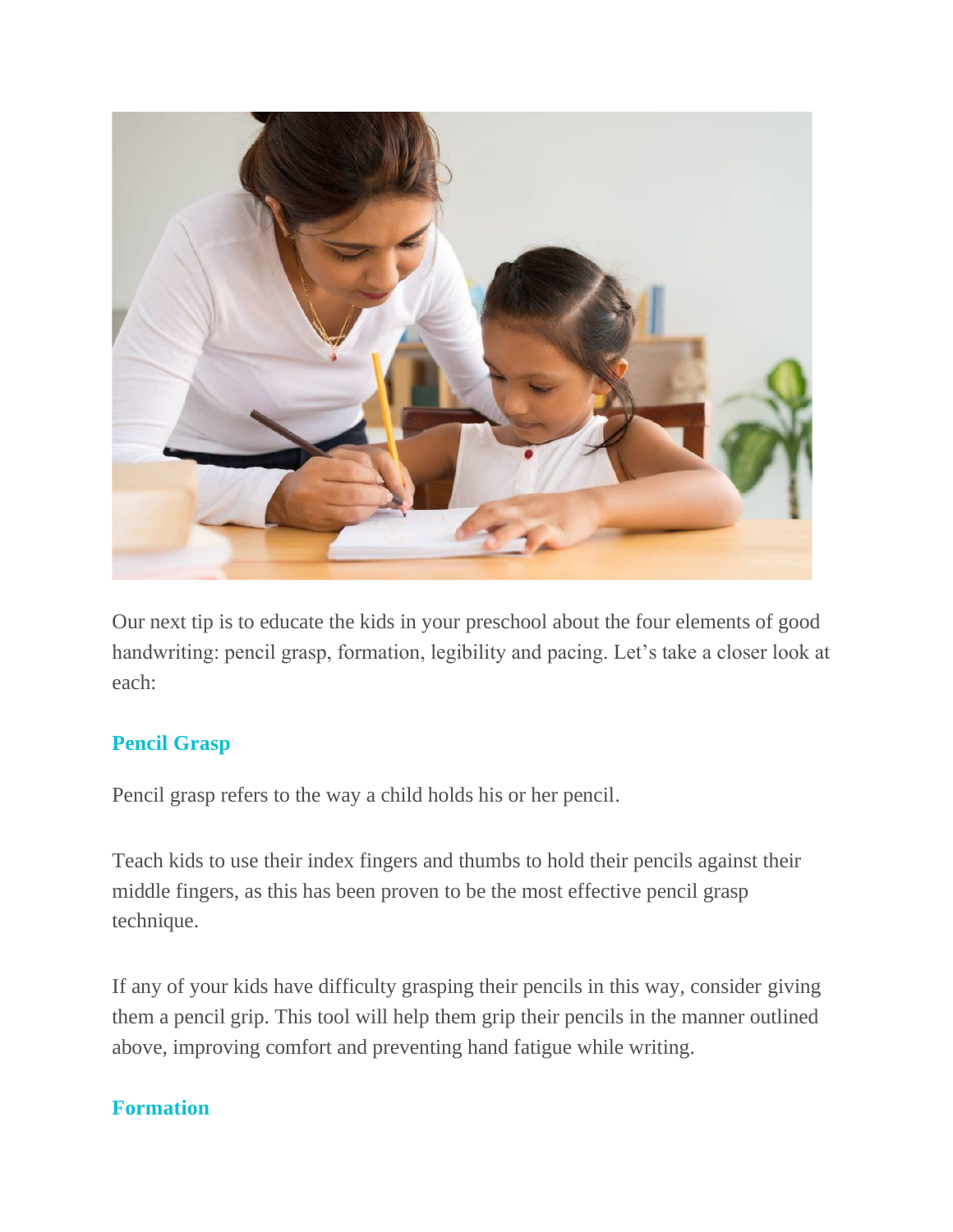Formation refers to the way a child forms letters.

Since straight lines are easier to create than curved ones, we suggest teaching your kids to write capital letters before you teach them to write lower-case ones.

Also, be sure to teach kids the different sounds each letter makes while you show them how to draw each letter. This will help them connect sounds to shapes and learn to spell.

# **Legibility**

Legibility refers to the readability of a child's handwriting.

One of the easiest ways to improve handwriting legibility is to ensure there is enough space between words. This is why many teachers instruct kids to leave one finger space between every word they write. (Note: this technique doesn't work well for lefthanded students.)

We also suggest paying attention to letter size and slant when you teach handwriting, as these things can greatly affect legibility as well.

### **Pacing**

Pacing refers to the speed at which a child writes.

As long as your kids grasp their pencils correctly and learn proper letter formation, improved pacing should develop naturally. But if a child becomes discouraged by their lack of writing speed, evaluate how hard they press their pencils to the paper when writing.